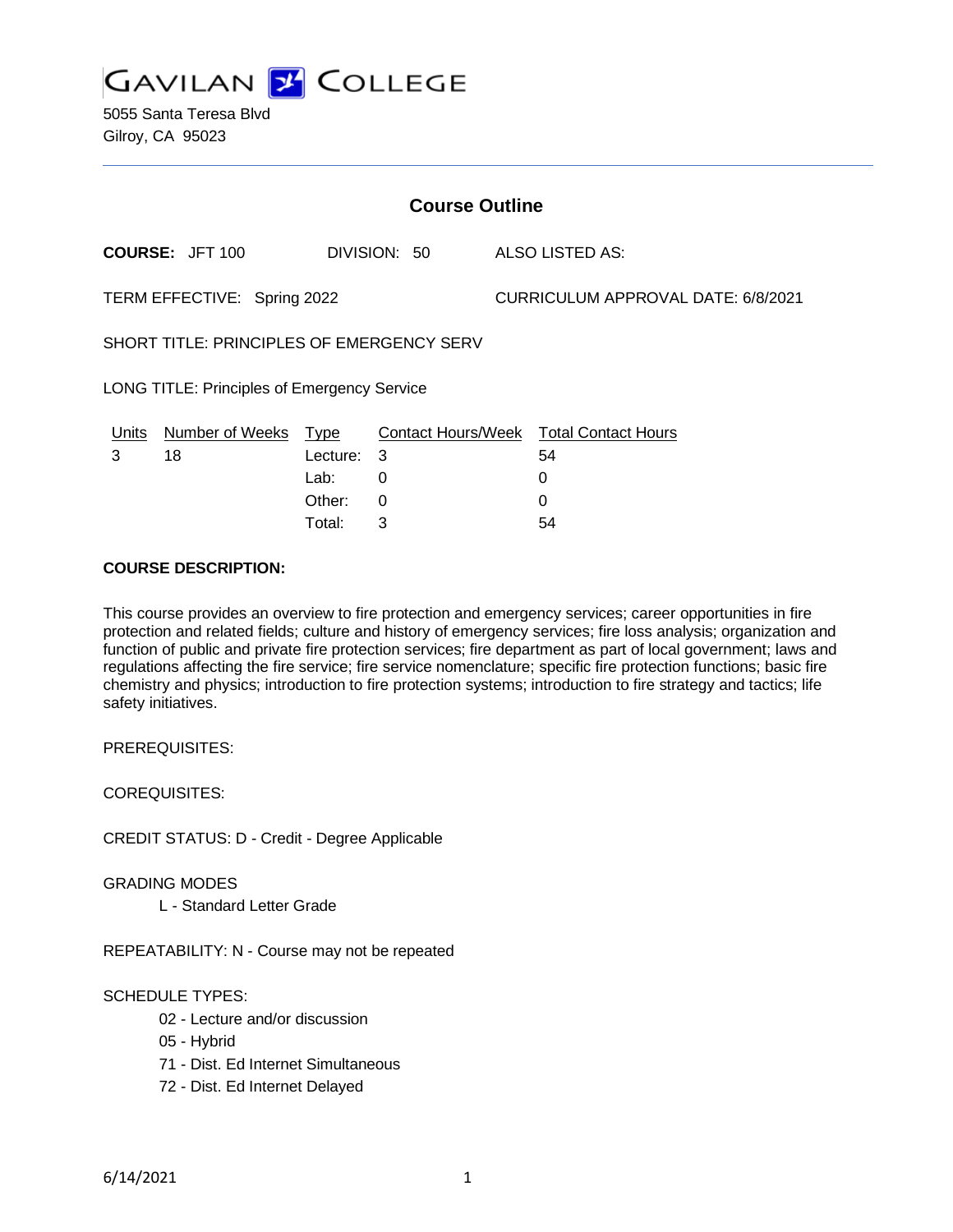## **STUDENT LEARNING OUTCOMES:**

By the end of this course, a student should:

1. Identify the primary responsibilities of fire prevention personnel including code enforcement, public information, and public and private protection systems.

2. Analyze the basic components of fire as a chemical chain reaction, the major phases of fire, and examine the main factors that influence fire spread and fire behavior.

## **CONTENT, STUDENT PERFORMANCE OBJECTIVES, OUT-OF-CLASS ASSIGNMENTS**

Curriculum Approval Date: 6/8/2021

- I. Careers in the Fire Protection/Emergency Services 4 hours
- A. Opportunities/Private, Industrial, Local, Municipal, State and Federal
- B. Pay, Hours of Duty, Benefits, Promotion and Retirement Qualifications
- C. Work Ethics and Human Relations Education and Training
- 1. Certificates
- 2. Degrees
- D. Selection Process
- II. History 4 hour
- A. The Evolution of the Fire Protection
- B. The U.S. Fire Problem: Life and Property
- III. Fire Prevention and Public Fire Education 8 hours
- A. Fire Investigation
- B. Code Enforcement
- C. Public Education
- IV. Scientific Terminology 8 hours
- A. Fire Behavior
- B. Flammability and Characteristic of Solids, Liquids and Gases
- V. Building Design and Construction 8 hours
- A. Types of building design
- B. Types of building construction
- VI. Fire Detection and Suppression Systems 10 hours
- A. Fire Detection Systems
- B. Fire Suppression Systems
- VII. The Role of Public and Private Support Organizations -4 hours
- A. Local B State
- B. Federal and National
- C. International
- VIII. Fire and Emergency Services Equipment and Facilities -8 hours
- IX. Management -4 hours
- A. Emergency Operations
- B. Organizational Structure of Fire and Emergency Services

## **METHODS OF INSTRUCTION:**

Lecture and written reports, utilizing web conferencing tools and the College provided LMS.?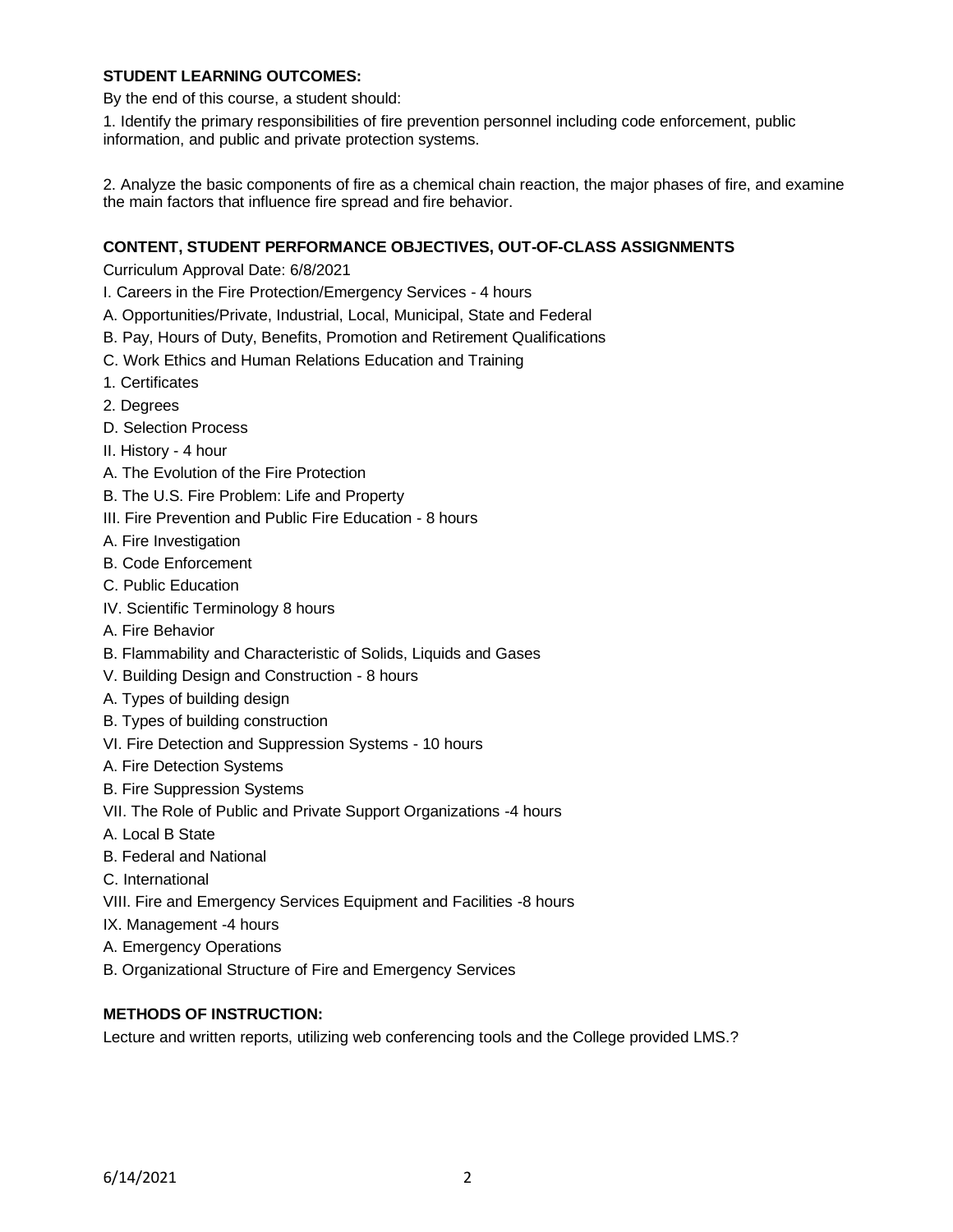# **OUT OF CLASS ASSIGNMENTS:**

Required Outside Hours: 108 Assignment Description: Read class text Required Outside Hours: Assignment Description: Written assignments regarding fire and emergency services equipment and facilities.

# **METHODS OF EVALUATION:**

Writing assignments Percent of total grade: 30.00 % Written Homework Assignments Objective examinations Percent of total grade: 70.00 % Quizzes, Exam

# **REPRESENTATIVE TEXTBOOKS:**

Robert Klinoff. Introduction to Fire Protection and Emergency Services, Fifth Edition. Jones and Bartlett,2018. ISBN: 9781284136128 Reading Level of Text, Grade: 12 Verified by: Doug Achterman